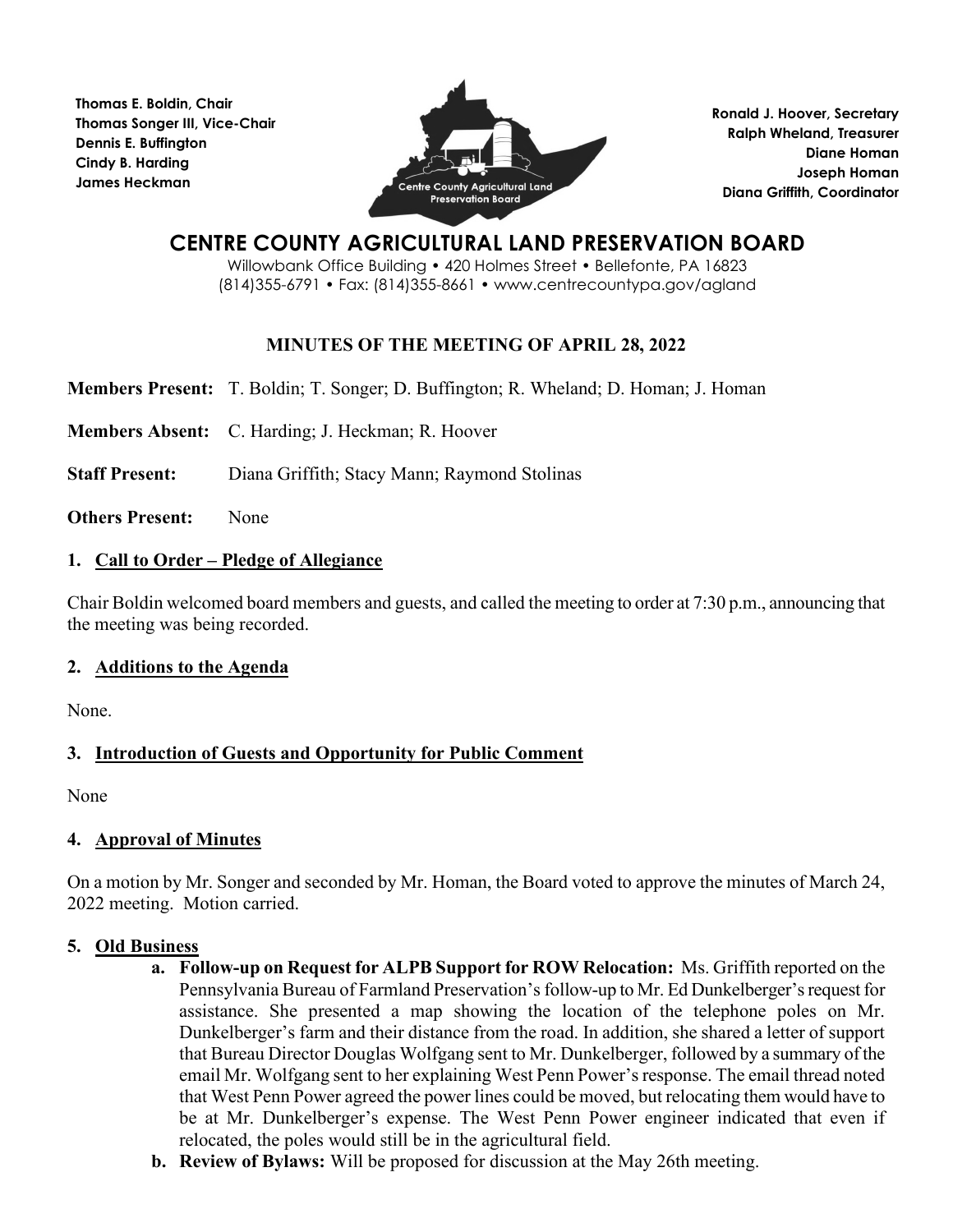**c. Board Orientation:** Will be proposed for discussion at the September 22nd meeting.

#### **6. New Business**

**a. Survey Bids for the David G. Burket Farm:** Ms. Griffith opened and presented two bids received for the Burket Farm Survey:

GeoTech Engineering - \$5,950 Land Services Group - Cunningham Surveys - \$3,500

On a motion by Mr. Songer and seconded by Mr. Wheland, the Board voted to award the bid to Land Services Group for the price of \$3,500 for the Burket Farm in Ferguson Township. Motion carried.

#### b. **Review the Top Four Applicants on the 2022 Ranked PACE Waitlist**

Ms. Griffith reported that 2022 evaluations of our PACE applicants have been completed, and the board has received the complete PACE Ranked wait list with 36 currently active applicants. Four top applicants have been identified and are being presented to the board this evening.

### i. **Cynthia Barker Farm in Potter Township**

77.7586 acres with a final score of 79.696

On a motion by Mr. Songer and seconded by Mr. Buffington, the Board voted to move forward to preserve the Barker Farm in Potter Township. Motion carried.

ii. **Larry, Suzanne and Dawn Harpster Farm in Ferguson Township**

101.932 acres with a final score of 75.075

Mr. Wheland questioned a discrepancy in the conservation plan, noting it omits field 15 from the parcel proposed for preservation. Ms. Griffith agreed to reach out to the landowner to clarify and update with NRCS.

On a motion by Mr. Songer and seconded by Mr. Buffington, the Board voted to move forward to preserve the Harpster Farm in Ferguson Township pending clarification on the NRCS Conservation Plan covering all farmland. Motion carried.

#### iii. **Leo and Bernard Corl Farm in Benner Township**

152.367 acres with a final score of 74.269

On a motion by Mr. Songer and seconded by Mr. Buffington, the Board voted to move forward to preserve the Corl Farm in Benner Township. Motion carried.

#### iv. **Strickler Living Trust Farm in Walker Township**

77.0442 acres with a final score of 73.949

On a motion by Mr. Buffington and seconded by Mr. Wheland, the Board voted to move forward to preserve the Strickler Farm in Walker Township, pending having the NRCS conservation plan on file. Motion carried.

## **7. Correspondence**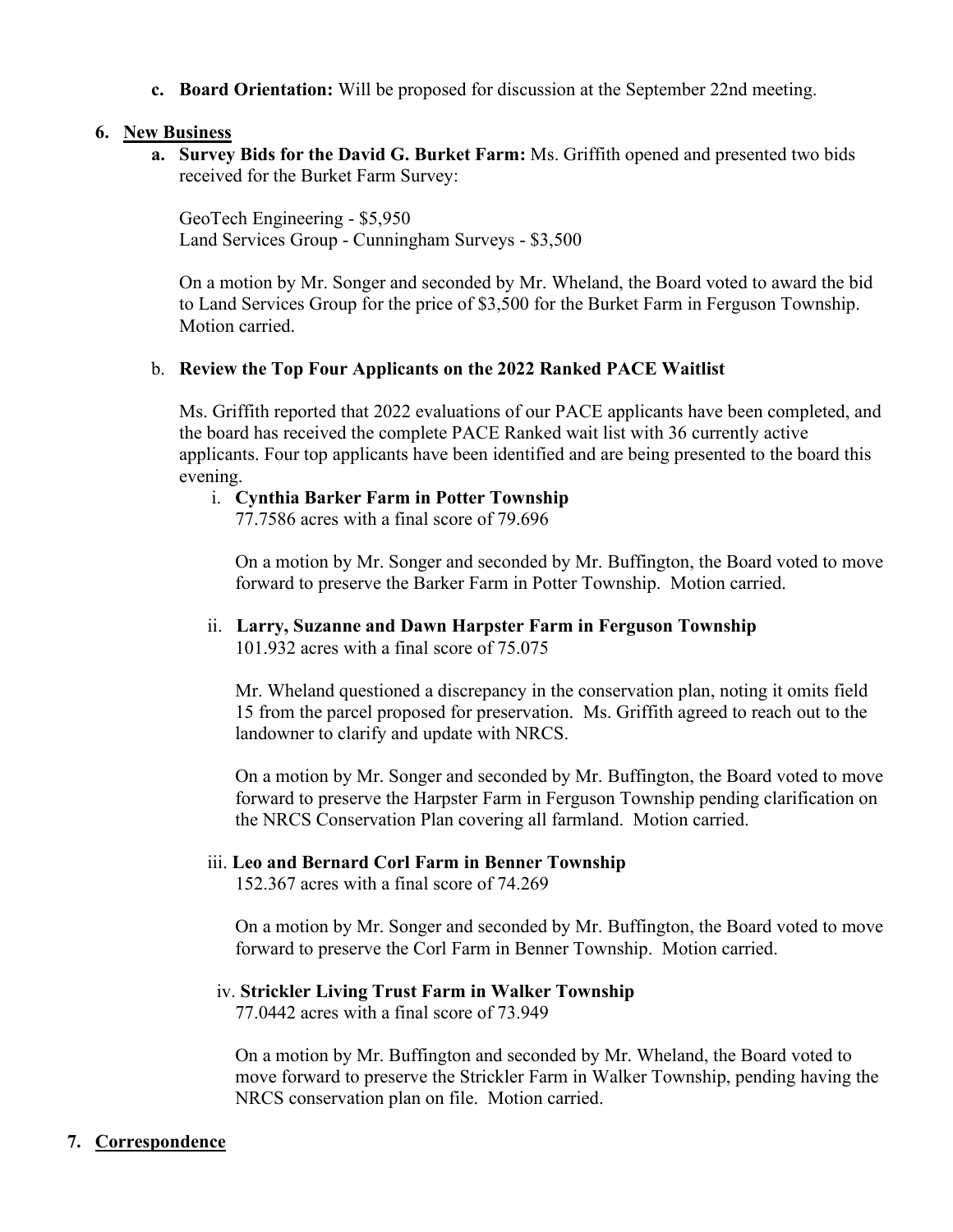None.

# **8. Coordinator's Report**

## **Encumbered Funds**

Ms. Griffith addressed a question raised at the last board meeting about how to avoid losing encumbered funds, and a suggestion by Mr. Wolfgang to start approving farms as early as April if possible. She revisited that discussion to explain the reason for the lost funds, how staff communicated this unusual circumstance (according to the State's records, it previously occurred in 2002, 2003, and 2012), and how staff plans to deal with it now and prevent it from happening in the coming years.

She noted the following:

- The loss of encumbered funds was explained to the Centre County Commissioners during our request for Certification of 2022 funds as an unusual circumstance – in that the acreage on these farms are smaller than average, and no other top ranked PACE applicant met County Board requirements in time to meet our encumbering deadline.
- Mr. Wolfgang and the Commissioners understood that this can happen because of late timing issues, should applicants not be able to meet requirements, or change their minds about moving forward. A detailed description of this development was provided to the ALPB.
- With those facts in mind, our plan as suggested by Mr. Wolfgang is to present applicants as early as possible in the year to allow sufficient time for any unexpected circumstances to be resolved. We have taken the first step in that plan by presenting four applicants to the board this evening.
- Having committed \$288,518 of encumbered 2020 funds to spend, the balance that was not encumbered – \$222,602.69 – will be distributed to other Pennsylvania counties in 2023. However, that figure is only an estimate, as the State will also reimburse the County for incidental costs on both the Burket and Miller agricultural conservation easements. Therefore, the amount we are unable to use will likely be smaller than that.
- As of April 21, according to the Bureau, we have at our disposal all of our 2021 (\$505,650) and 2022 (\$534,693) State allocated funds, for a total of \$1,040,343. In addition, we have \$701,385 remaining in our County funds, for a total of \$1,741,728. This will be enough to fund three and as many as four additional agricultural conservation easements in 2022.

# **State College Connector Project**

Ms. Griffith also reported that she met with preserved farm landowners and with PennDOT's consultants at the second round of public meetings on the State College Connector Project. Two routes would significantly impact our preserved farms. The one through Earlystown Road and Brush Valley Road would cut a swath through the Donald and Teresa Grove and Edgar Leightley/Mary Resides farms. An option through Route 322 would impact a multitude of preserved farms as well as CREP enrolled farms. Skelly and Loy consultant Eric Bruggeman said he is optimistic that upgrading the existing highway would be the most likely option. There would still be collateral damage but it would not have as great an impact on our preserved farms.

# **9. Items for the Good of the Order**

None

# **10. Adjournment**

On a motion by Mr. Songer and seconded by Mr. Buffington, the meeting adjourned at 8:20 p.m. Motion carried.